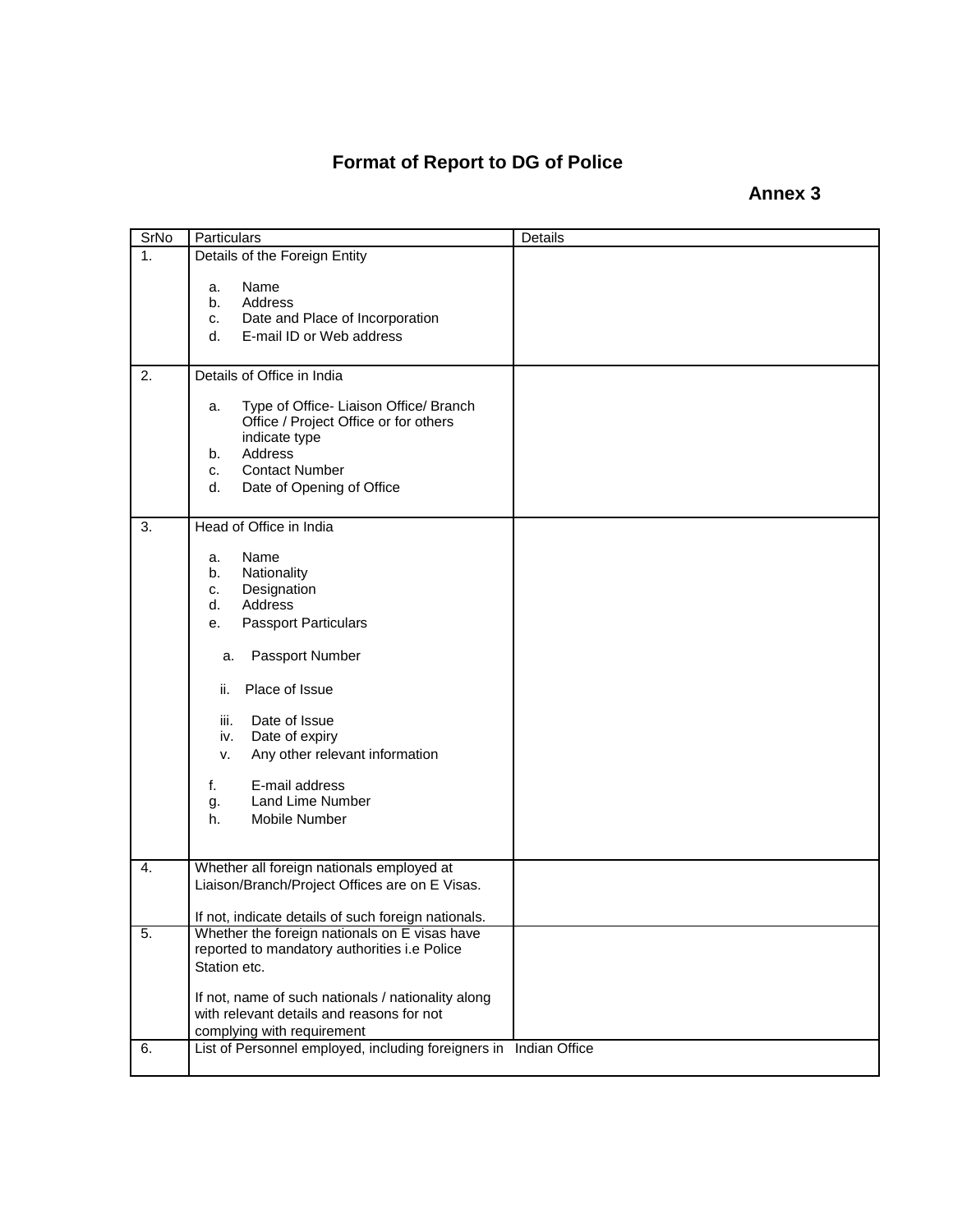|             | Foreigners                                                                                                                           |                                                                                                    |           |  |             |                                             |     |                                          |                                                               |                                         |  |  |                                        |                       |                                                                       |                                                              |
|-------------|--------------------------------------------------------------------------------------------------------------------------------------|----------------------------------------------------------------------------------------------------|-----------|--|-------------|---------------------------------------------|-----|------------------------------------------|---------------------------------------------------------------|-----------------------------------------|--|--|----------------------------------------|-----------------------|-----------------------------------------------------------------------|--------------------------------------------------------------|
| SI.No.      | Name                                                                                                                                 |                                                                                                    | Parentage |  | Nationality | Age                                         |     | E-mail &<br>Mobile<br>Particular         |                                                               | Passport<br>& Visa<br>Particulars       |  |  |                                        | Desgn./<br>Profession |                                                                       | Date of<br>Entry<br>into<br>India<br>and<br>Place<br>of stay |
|             |                                                                                                                                      |                                                                                                    |           |  |             |                                             |     |                                          |                                                               |                                         |  |  |                                        |                       |                                                                       |                                                              |
|             | Indians                                                                                                                              |                                                                                                    |           |  |             |                                             |     |                                          |                                                               |                                         |  |  |                                        |                       |                                                                       |                                                              |
| SI.No       | Name                                                                                                                                 |                                                                                                    |           |  | Parentage   |                                             | Age |                                          |                                                               | E-mail & mobile<br>particulars          |  |  |                                        |                       | Designation/<br>Profession.                                           |                                                              |
|             |                                                                                                                                      |                                                                                                    |           |  |             |                                             |     |                                          |                                                               |                                         |  |  |                                        |                       |                                                                       |                                                              |
| 7.          | List of foreigners other than employees who visited Indian Office in connection with the activities of the<br>company, with details. |                                                                                                    |           |  |             |                                             |     |                                          |                                                               |                                         |  |  |                                        |                       |                                                                       |                                                              |
| SI.No       | <b>Name</b>                                                                                                                          |                                                                                                    | Parentage |  | Nationality |                                             |     | Age                                      |                                                               | Purpose<br>of visit                     |  |  | Designation /<br>Profession            |                       | Date of visit /<br>Place of stay in<br>India                          |                                                              |
|             |                                                                                                                                      |                                                                                                    |           |  |             |                                             |     |                                          |                                                               |                                         |  |  |                                        |                       |                                                                       |                                                              |
| 8.          | Projects / Contracts / Collaborations worked upon or initiated during the year alongwith details                                     |                                                                                                    |           |  |             |                                             |     |                                          |                                                               |                                         |  |  |                                        |                       |                                                                       |                                                              |
| SI.No       | Name of                                                                                                                              | Project/Contract/Collaboration<br>Indian<br>partner                                                |           |  | Name of     | Nature of<br><b>Business</b><br>Activity    |     | Approx.<br>value of<br>Project /<br>Work |                                                               | Place /<br>Area of<br>project /<br>Work |  |  | Period<br>of<br>Project<br>/ work      |                       | Approx.<br>number of<br>foreign work<br>force<br>required in<br>India |                                                              |
|             |                                                                                                                                      |                                                                                                    |           |  |             |                                             |     |                                          |                                                               |                                         |  |  |                                        |                       |                                                                       |                                                              |
|             |                                                                                                                                      |                                                                                                    |           |  |             |                                             |     |                                          |                                                               |                                         |  |  |                                        |                       |                                                                       |                                                              |
| 9.<br>SI.No |                                                                                                                                      | List of equipment imported for business activities in India<br>Name / Technical Details<br>Purpose |           |  |             |                                             |     |                                          | Date of Import into India /<br>Place of Installation in India |                                         |  |  |                                        |                       |                                                                       |                                                              |
|             |                                                                                                                                      |                                                                                                    |           |  |             |                                             |     |                                          |                                                               |                                         |  |  |                                        |                       |                                                                       |                                                              |
| 10.         |                                                                                                                                      | Details of suppliers or services rendered to the Government Sector                                 |           |  |             |                                             |     |                                          |                                                               |                                         |  |  |                                        |                       |                                                                       |                                                              |
| SI.No       |                                                                                                                                      | Name of Supplier / Service                                                                         |           |  |             | Name of Government Organisation /<br>Agency |     |                                          |                                                               |                                         |  |  | Approx Value of supplies /<br>services |                       |                                                                       |                                                              |
|             |                                                                                                                                      |                                                                                                    |           |  |             |                                             |     |                                          |                                                               |                                         |  |  |                                        |                       |                                                                       |                                                              |
| 11          | Details of places / states visited along with dates, accommodation used.                                                             |                                                                                                    |           |  |             |                                             |     |                                          |                                                               |                                         |  |  |                                        |                       |                                                                       |                                                              |